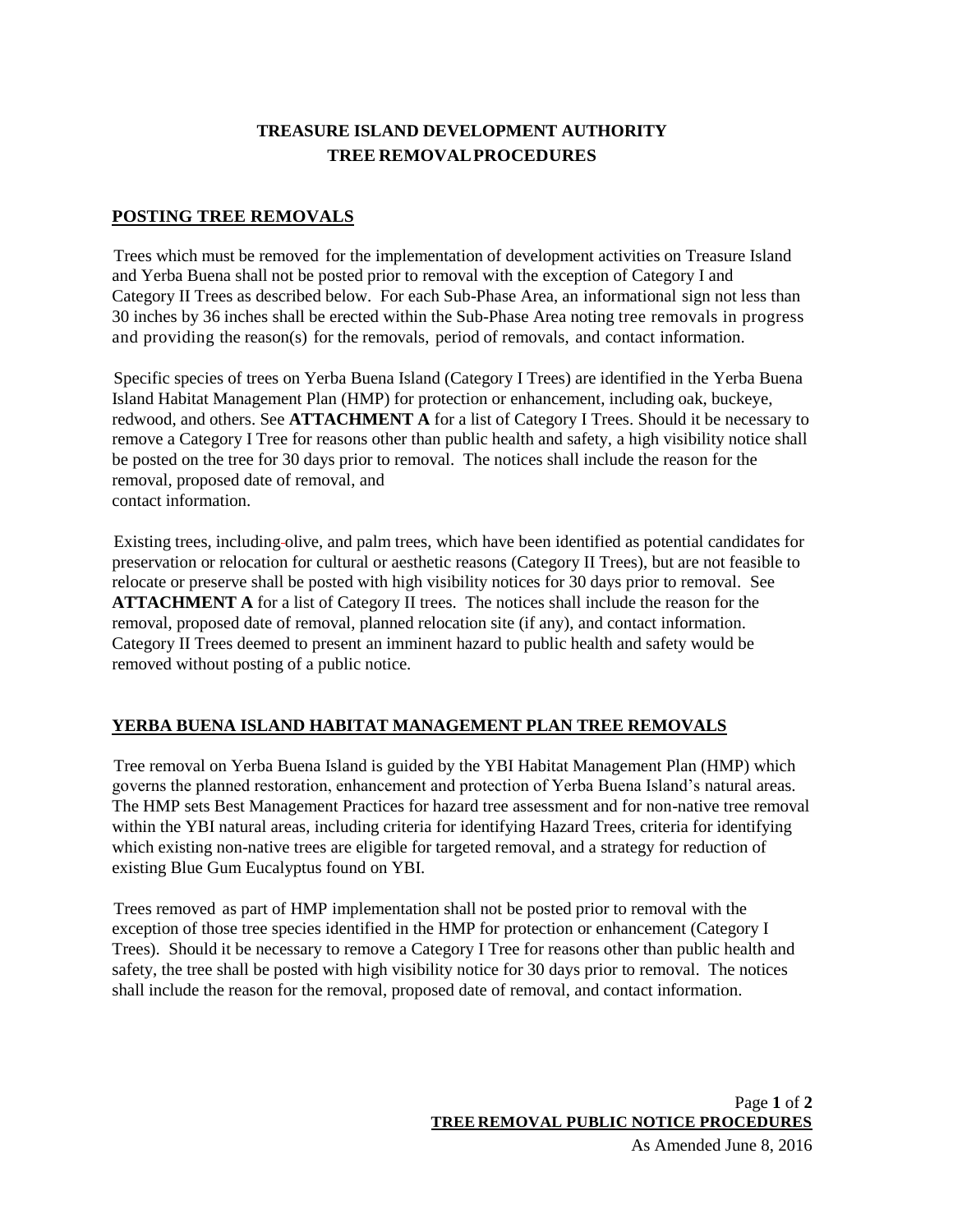### **STREET TREES** (Urban Forestry Ordinance Removals)

The future removal of Street Trees originally planted on the Public Right-of-Way under the Treasure Island Streetscape Master Plan shall be governed by the City and County of San Francisco's (CCSF) Street Tree Removal Permitting Process as administered by the CCSF Department of Public Works in accordance with the Urban Forestry Ordinance (Article 16 of the Public Works Code).

### **TREASURE ISLAND PARKS AND OPEN SPACE TREE REMOVAL**

Future trees on Treasure Island planted under the Parks and Open Space Plan that are subsequently removed for other than public health and safety shall be posted with high visibility notices for 30 days. The notices shall include the reason for the removal, a comment period, proposed date of removal, and contact information.

### **EMERGENCIES** (Health and Public Safety Issues)

Specific circumstances, such as fire suppression, public safety, or minimizing disease vectors, may dictate trees be removed without formal notification. Trees posing an imminent hazard or a potential for disease transmission shall be mitigated, including removal as required without public notification or posting.

### **ATTACHMENTS:**

Attachment A: List of Category I and Category II Trees (v. 6/16)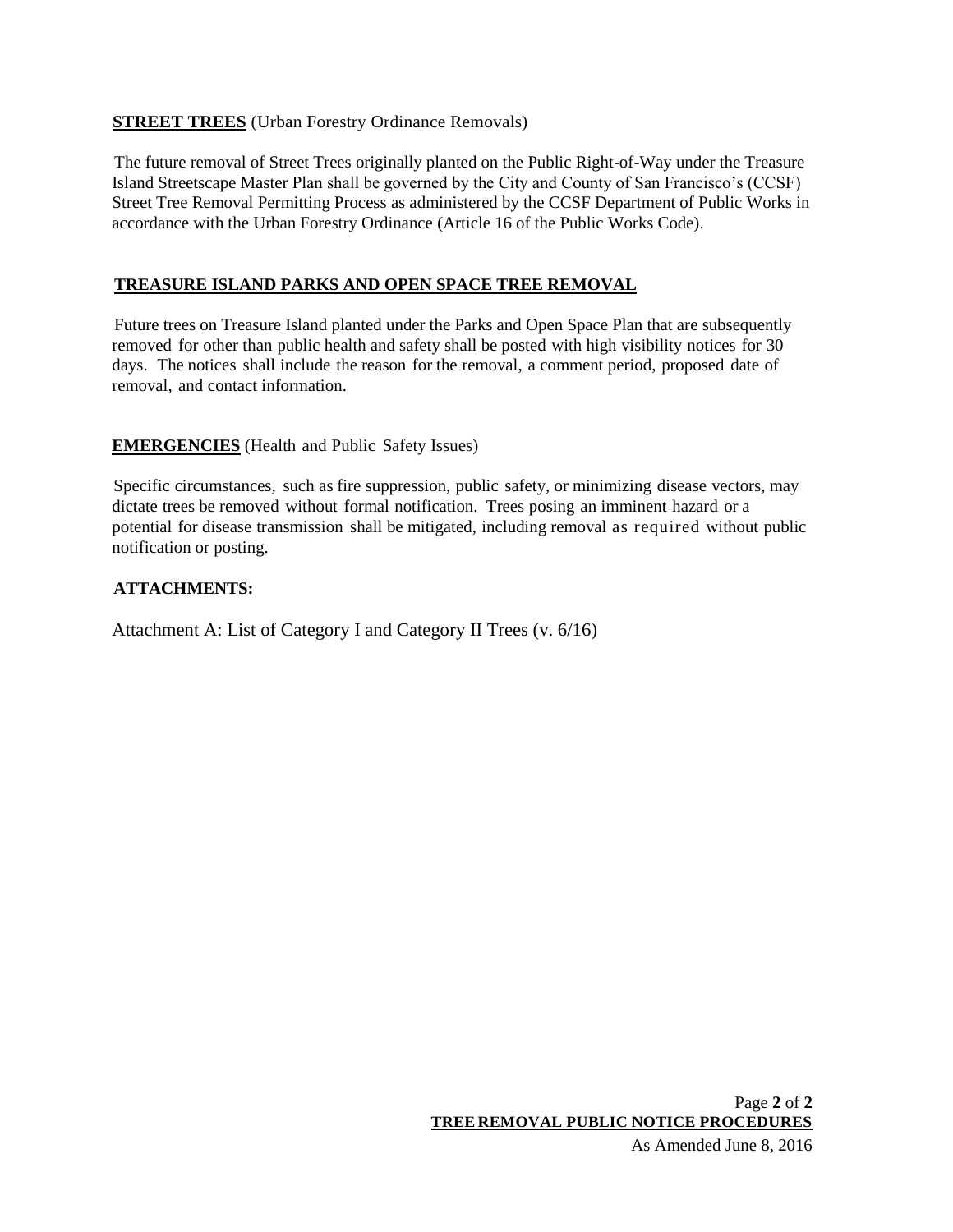(Date)



Edwin M. Lee, Mayor Robert Beck, Director

# **NOTICE**

# **TREE REMOVAL**

## REASON FOR REMOVAL:

This tree has been identified for removal in conjunction with the development of Treasure Island & Yerba Buena Island.

- $\Box$  Construction of new or altered roadway alignment cuts
- $\square$  Subsurface improvements

 $\square$  Geotechnical Ground Improvements

 $\Box$  Site grading

 $\Box$  Water tank construction

 $\Box$  Other

TREE WILL NOT BE REMOVED BEFORE:

FOR FURTHER INFORMATION, PLEASE CONTACT:

ROBERT BECK, TREASURE ISLAND DEVELOPMENT AUTHORITY

Phone: (415) 274-0660 Email: [TIDA@sfgov.org](mailto:TIDA@sfgov.org)

TREASURE ISLAND DEVELOPMENT AUTHORITY

One Avenue of Palms, Suite 241 San Francisco, CA 94130 PHONE: (415) 274-0660 WEB: sftreasureisland.org